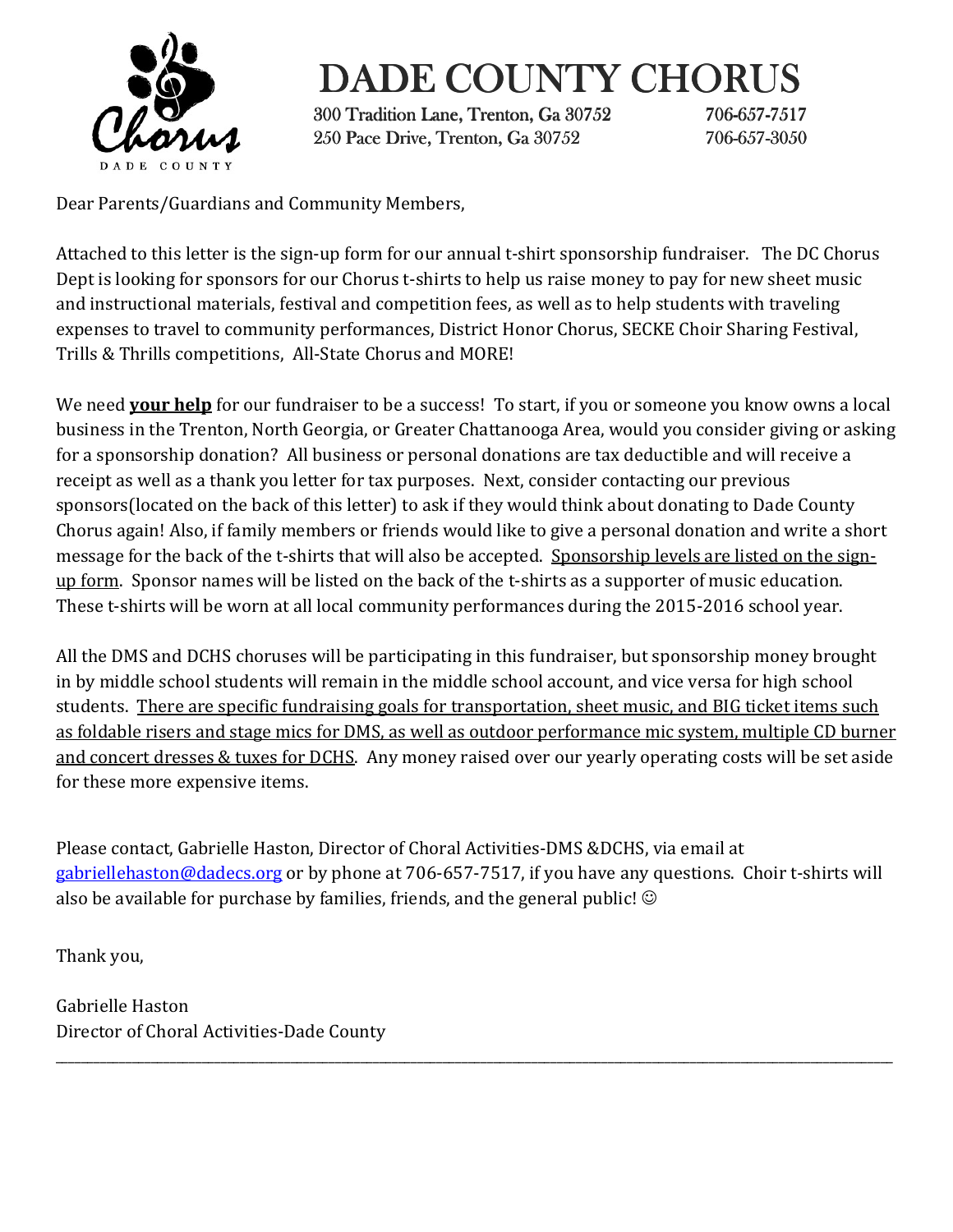

## DADE COUNTY CHORUS

300 Tradition Lane, Trenton, Ga 30752 300 Tradition Lane, Trenton, 706-657-7517 250 Pace Drive, Trenton, Ga 30752 706-657-3050

### 2014-2015 Dade County Chorus Sponsors

DC Chorus T-Shirt Artwork provided by KIDD GRAPHICS

A Classy Cut Salon Electronic Control, Inc. General Woods Inn Jo Mama Wraps Lalito's Randy's Pawn Shop Suggs Propane Liberty Suppressors KWN/www.discover dade.com All Things Computers American Tiger Karate Gross Furniture MaDex Association, Inc. Tracks End Restaurant Bama Side Restaurant Tri-State Weather Network Dade County Chiropractic The Pet Palace Southern Wholesale Carpets Bank of Dade Morgan Construction & Custom Homes, LLC

Dave's Auto Sales

Rising Fawn Church of God The Irwins Ken's On Main Donny William's Agency Canyon Quickstop Canyon Grille McBryar Realty Michael Phillips Music North GA Worship Center Dade County Farm Bureau Consultants in Pain Management Red Ace Petro Lake Region Medical Genesis Gym Sand Mountain Custom Collision Wildwood Family Style **Center** Dade County Soccer Association Raphael's Davis Community Center: Fire Dept

Nannie & Poppie Bynum

Dade Tire and Service Center

Citizens Bank & Trust

Ken Mara All-State Agency

Los 3 Amigos

Smokey's Storage

Case Ace Hardware

Commercial Drywall & Framing

Guthrie's

U Lucky Dog Pet Grooming

Michael Smith Designs

Hwy 11 Quick Mart CITGO

Southeast Rubber & Safety

Sharps Auto Sales

Case Farms

Southeast Lineman Training College

#### **TVNtv**

New Salem Community Improvement Club

Anonymous Community **Donations** 

Bethune's Garden Center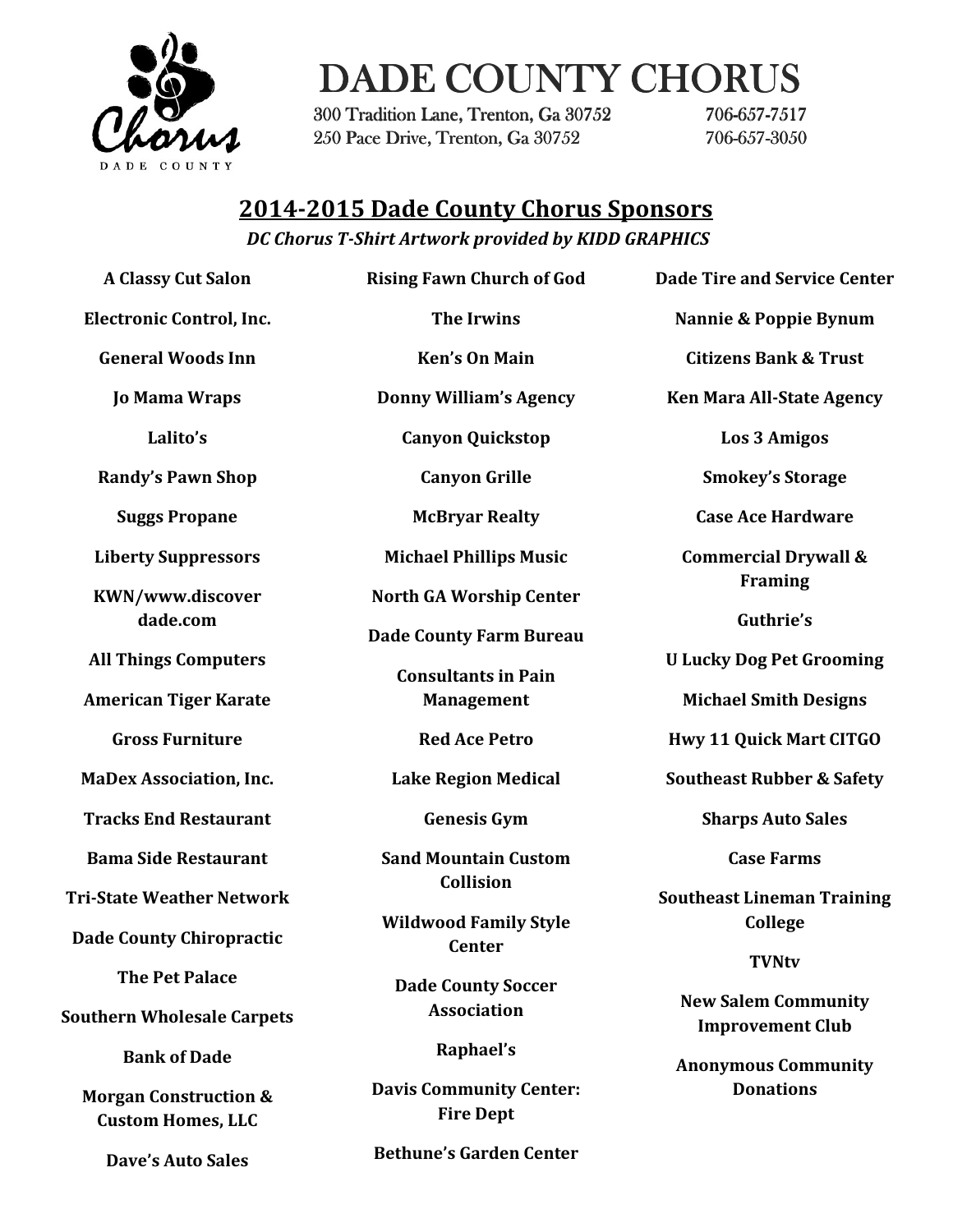# SUPPORT MUSIC EDUCATION IN DADE COUNTY!

The DC Chorus Dept is looking for sponsors for our Chorus t-shirts to help us raise money to pay for new sheet music and instructional materials, festival and competition fees, as well as to help students with traveling expenses to travel to community performances, District Honor Chorus, SECKE Choir Sharing Festival, Trills & Thrills competitions and All-State!

If you would like to be a sponsor, your name will be listed on the back of the t-shirts as a supporter of music education. These t-shirts will be worn at all local community performances during the 2015-2016 school year.

Please contact, Gabrielle Haston, Director of Choral Activities-DMS &DCHS, via email at gabriellehaston@dadecs.org or by phone at 706-657-7517, if you have any questions. Receipts will be provided! Choir t-shirts will also be available for purchase by families, friends, and the general public!  $\odot$ 

You have four levels of Sponsorship to choose from:

YOUR BUSINESS (14 pt font)-\$50

YOUR BUSINESS (18 pt font)- \$75

## YOUR BUSINESS (28 pt font)-\$150

# YOUR BUSINESS (36 pt font)-\$250

### Please make all checks out to DC Chorus.

We understand for some businesses/corporations it may take more than one week to write a check. If you will provide written documentation of the amount you wish to donate, we will wait for the check and still include your business as a sponsor by our t-shirt deadline.

> Sponsorship collection BEGINS Tuesday, Sept 1 and ENDS Tuesday, Sept 15.